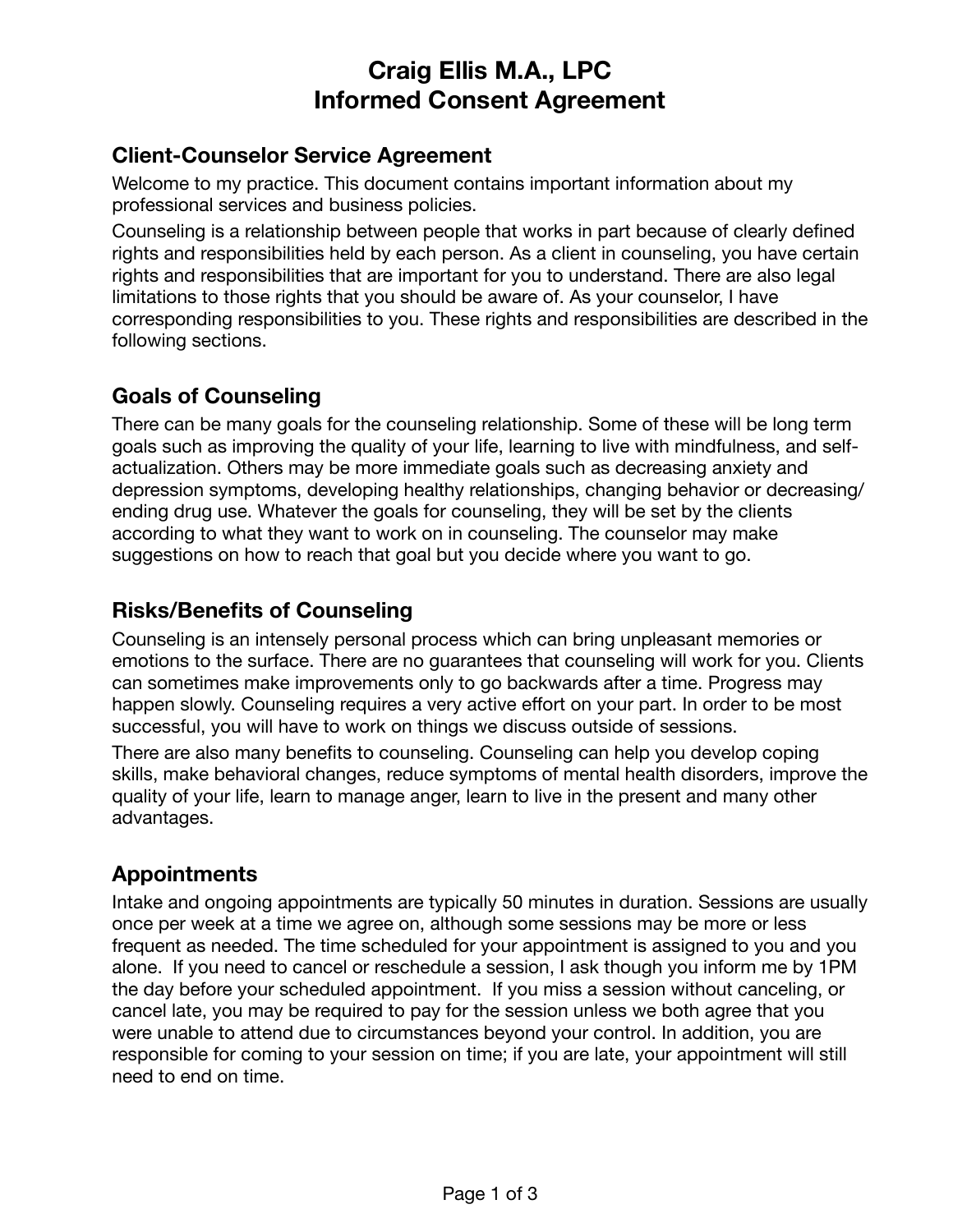# **Confidentiality**

I will make every effort to keep your personal information private. If you wish to have information released, you will be required to sign a consent form before such information will be released. There are some limitations to confidentiality of which you need to be aware. I may consult with a supervisor, consultant or other mental health professional in order to give you the best care. Counselors are required by law to release information when the client poses a risk to themselves or others and in cases of abuse to children or the elderly. If your counselor receives a court order or subpoena, he may be required to release some information. In such a case, your counselor will consult with other professionals and limit the release to only what is necessary by law.

## **Confidentiality and Technology**

I will take every precaution to safeguard your information but cannot guarantee that unauthorized access to electronic communications could not occur. Please take precautions with regard to authorized and unauthorized access to any technology used in counseling sessions. Be aware of any friends, family members, significant others or coworkers who may have access to your computer, phone or other technology used in your counseling session.

### **Record Keeping**

I will keep records of your counseling sessions and a treatment plan which includes goals for your counseling. These records are kept to ensure a direction to your sessions and continuity in service. Should the client wish to have their records released, they are required to sign a release of information, which specifies what information is to be released and to whom. Records will be kept for at least six years but may be kept longer. Records will be kept in a locked cabinet in my office.

#### **Professional Fees**

You are responsible for paying at the time of your session unless prior arrangements have been made. Payment must be made by credit card, cash, or a digital payment system such as Venmo or Zelle. If you refuse to pay your debt, I reserve the right to use an attorney or collection agency to secure payment.

If you anticipate becoming involved in a court case, I recommend that we discuss this fully before you waive your right to confidentiality. If your case requires my participation, you will be expected to pay for the professional time required.

#### **Fee Schedule**

- ~ Intake/Initial visit (60 minutes) \$ 150
- ~ Individual or Couples Visit (50 minutes) \$150